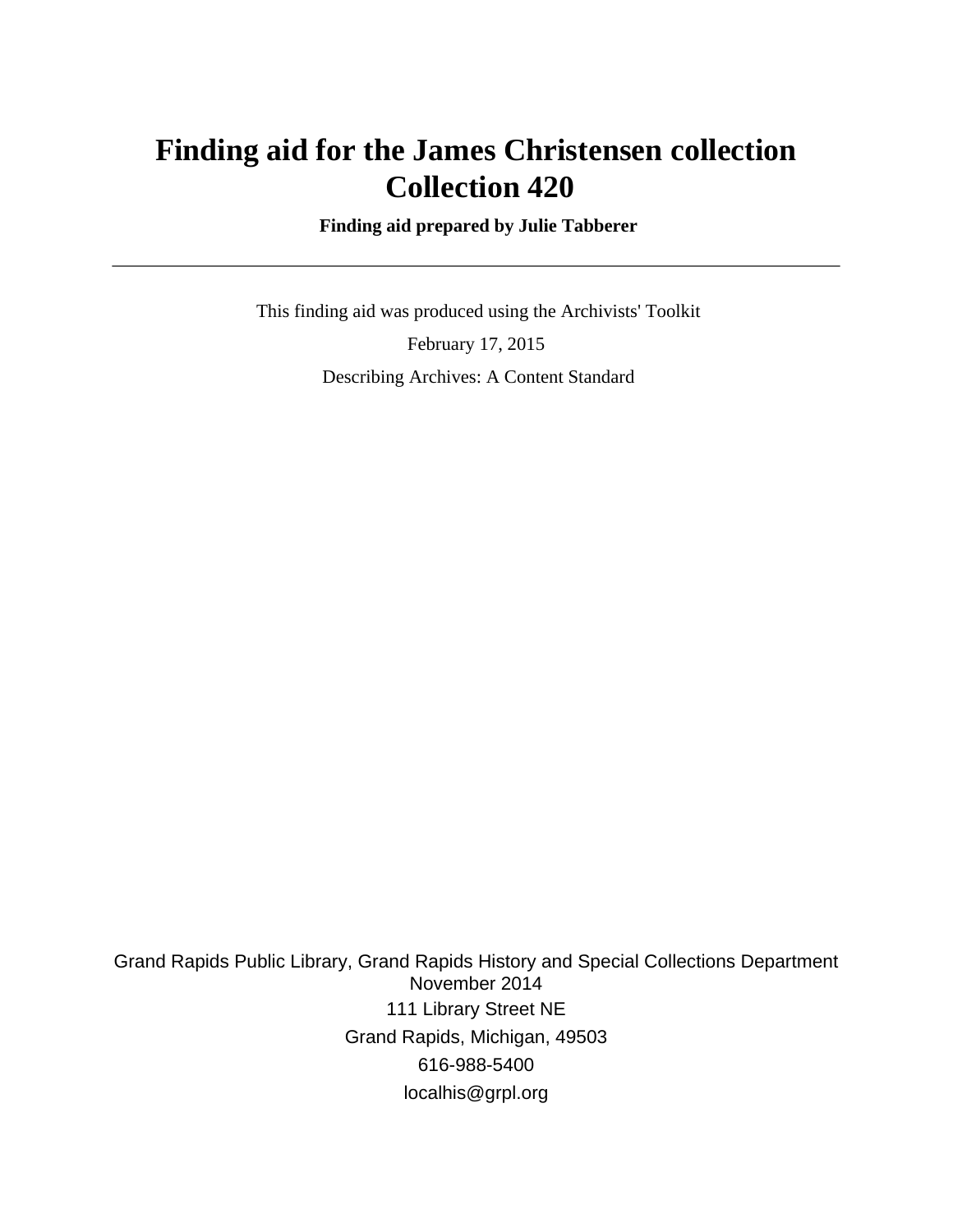# **Table of Contents**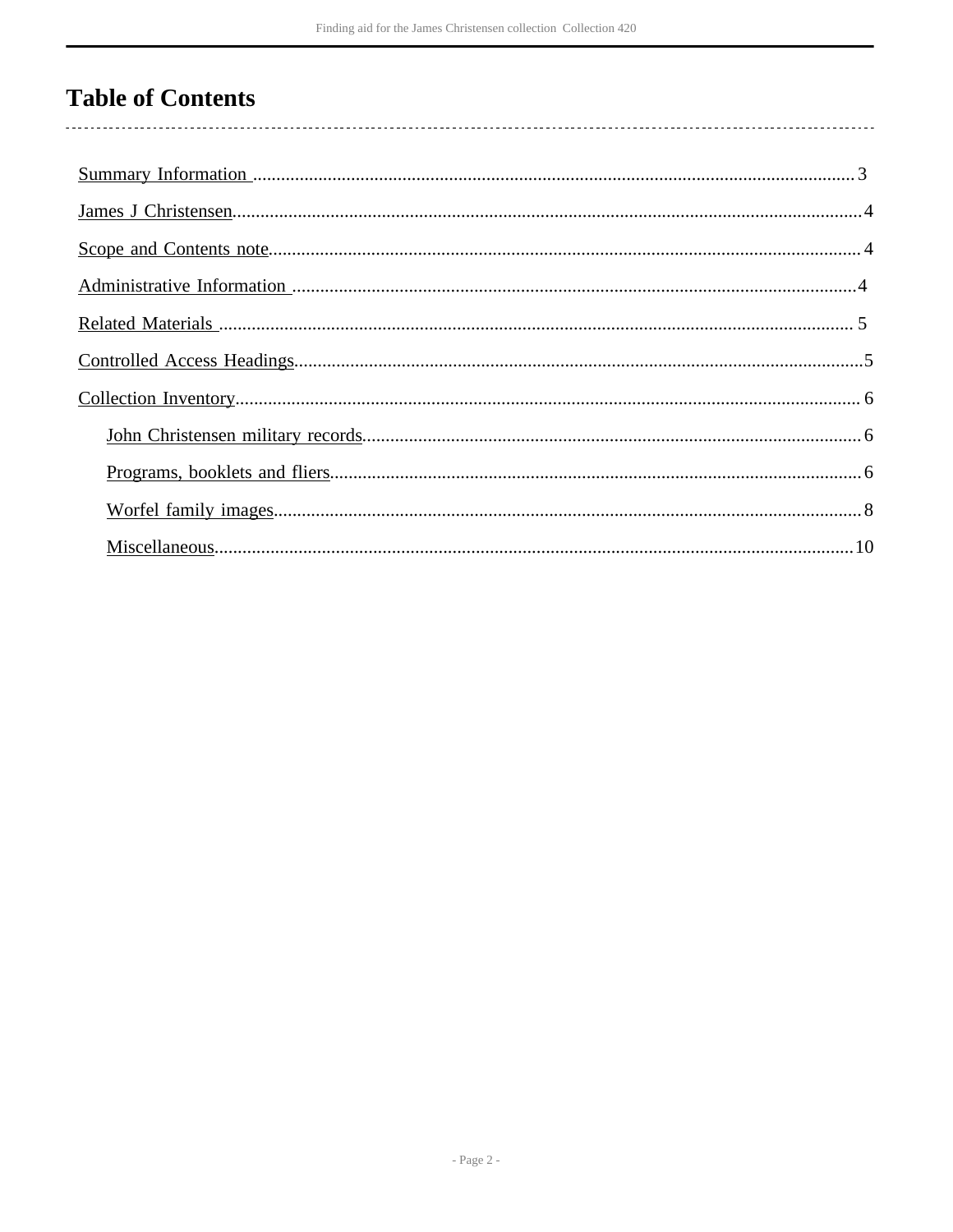# <span id="page-2-0"></span>**Summary Information**

| Grand Rapids Public Library, Grand Rapids History and Special<br><b>Collections Department</b>                                                                                                                                                                                                                                                                                                                                                                                                                                                                                                                                                                        |
|-----------------------------------------------------------------------------------------------------------------------------------------------------------------------------------------------------------------------------------------------------------------------------------------------------------------------------------------------------------------------------------------------------------------------------------------------------------------------------------------------------------------------------------------------------------------------------------------------------------------------------------------------------------------------|
| Christensen, James                                                                                                                                                                                                                                                                                                                                                                                                                                                                                                                                                                                                                                                    |
| James Christensen collection                                                                                                                                                                                                                                                                                                                                                                                                                                                                                                                                                                                                                                          |
| Bulk, 1898-1936                                                                                                                                                                                                                                                                                                                                                                                                                                                                                                                                                                                                                                                       |
| 1898-1995                                                                                                                                                                                                                                                                                                                                                                                                                                                                                                                                                                                                                                                             |
| 1.0 Linear feet                                                                                                                                                                                                                                                                                                                                                                                                                                                                                                                                                                                                                                                       |
| English                                                                                                                                                                                                                                                                                                                                                                                                                                                                                                                                                                                                                                                               |
| James Joseph Christensen (1912-2003) was the son of John M.<br>Christensen and Eileen C. Worfel. The collection includes images and<br>documents relating to or collected by James Christensen and his family.<br>Included are programs, booklets and fliers from various organizations. A<br>photograph album, soldier's handbook, portrait and military record relate<br>to John M. Christensen's time serving in the United States Army during<br>the Phillipine-American War. Also included are images from Eileen<br>Worfel Christensen's family. The images include Central Avenue School<br>and South Congregational Church (now St. Luke A.M.E. Zion Church). |
|                                                                                                                                                                                                                                                                                                                                                                                                                                                                                                                                                                                                                                                                       |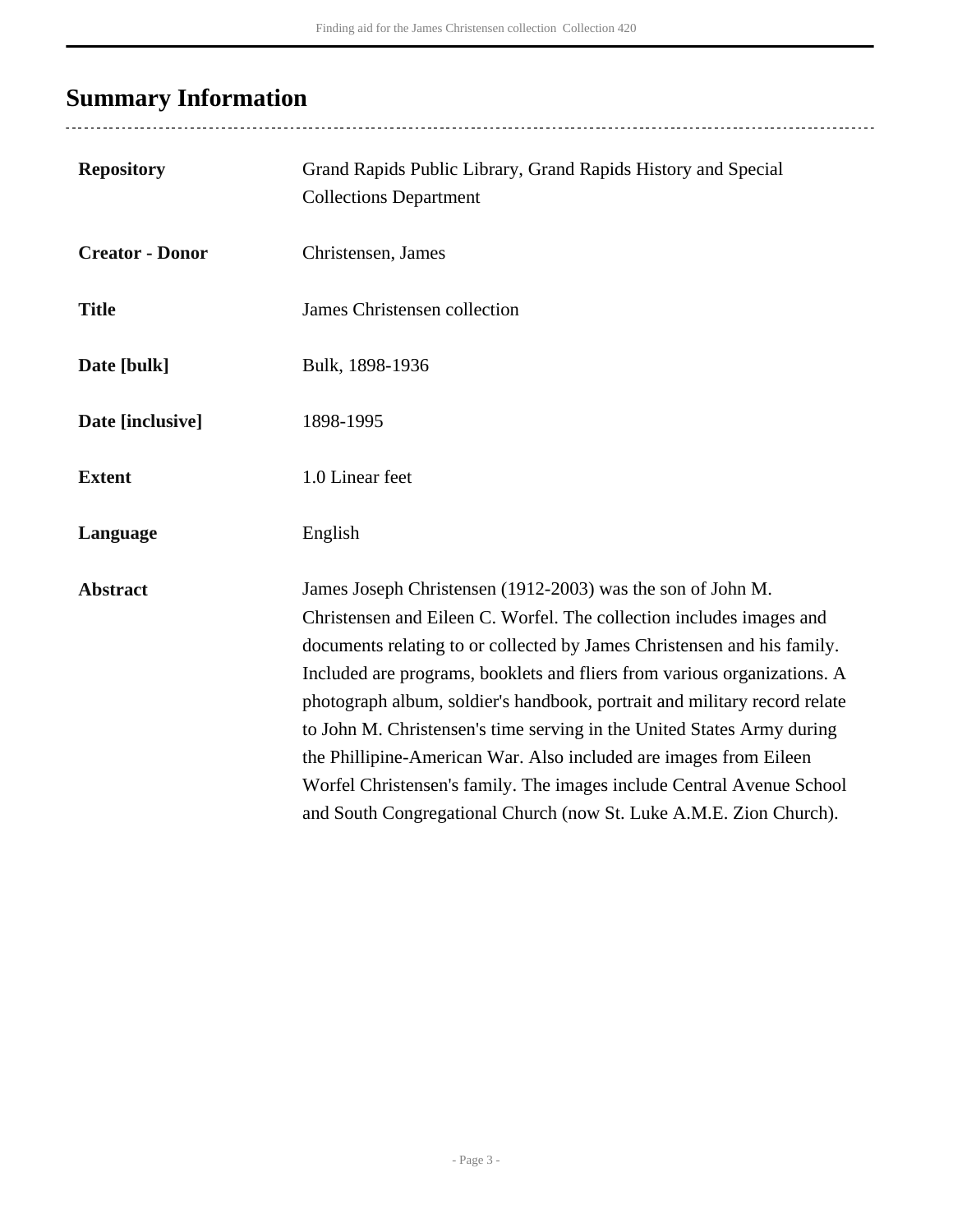# <span id="page-3-0"></span>**James J Christensen**

James Joseph Christensen (21 October 1912 - 3 July 2003) was the son of John M. Christensen and Eileen C. Worfel. James graduated from Ottawa Hills High School and the University of Michigan (1935). He served in the United States Army during World War II (1942-1946). According to city directories, after the war he worked as a sales manager and vice-president for Carlton-Surrey (a furniture manufacturer), an office manager for Grand Rapids Upholstering and held various positions with the Michigan Employment Security Commission (now the Unemployment Insurance Agency). James married M. Virginia Friar on November 21, 1942. They had four children: M. Pamela, Cathleen, Michael and Eileen.

## <span id="page-3-1"></span>**Scope and Contents note**

The collection includes images and documents relating to or collected by James Christensen and his family. Material that appears to have been collected by James includes programs, booklets and fliers from various organizations, including high school commencements and plays, theatre programs and a church history.

A photograph album, soldier's handbook, portrait and military record relate to John M. Christensen's time serving in the United States Army during the Phillipine-American War. The photograph album shows candid images of life in the Phillipines during the war and includes American soldiers, Filipinos, scenery, buildings and a cock fight.

Also included are images from Eileen Worfel Christensen's family. These include family portraits and a series of glass negatives showing scenes around Grand Rapids circa 1900. The images include a photograph of Susan Howell Worfel standing on Center/Central Avenue (now Sheldon Avenue), with Central Avenue School and South Congregational Church (now St. Luke A.M.E. Zion Church) behind her. Central Avenue School was built in 1875, renamed Sheldon School circa 1912 and demolished and replaced with the current structure circa 1915/1916. This photograph may be one of only a few images of the original school building.

# <span id="page-3-2"></span>**Administrative Information**

**Publication Information**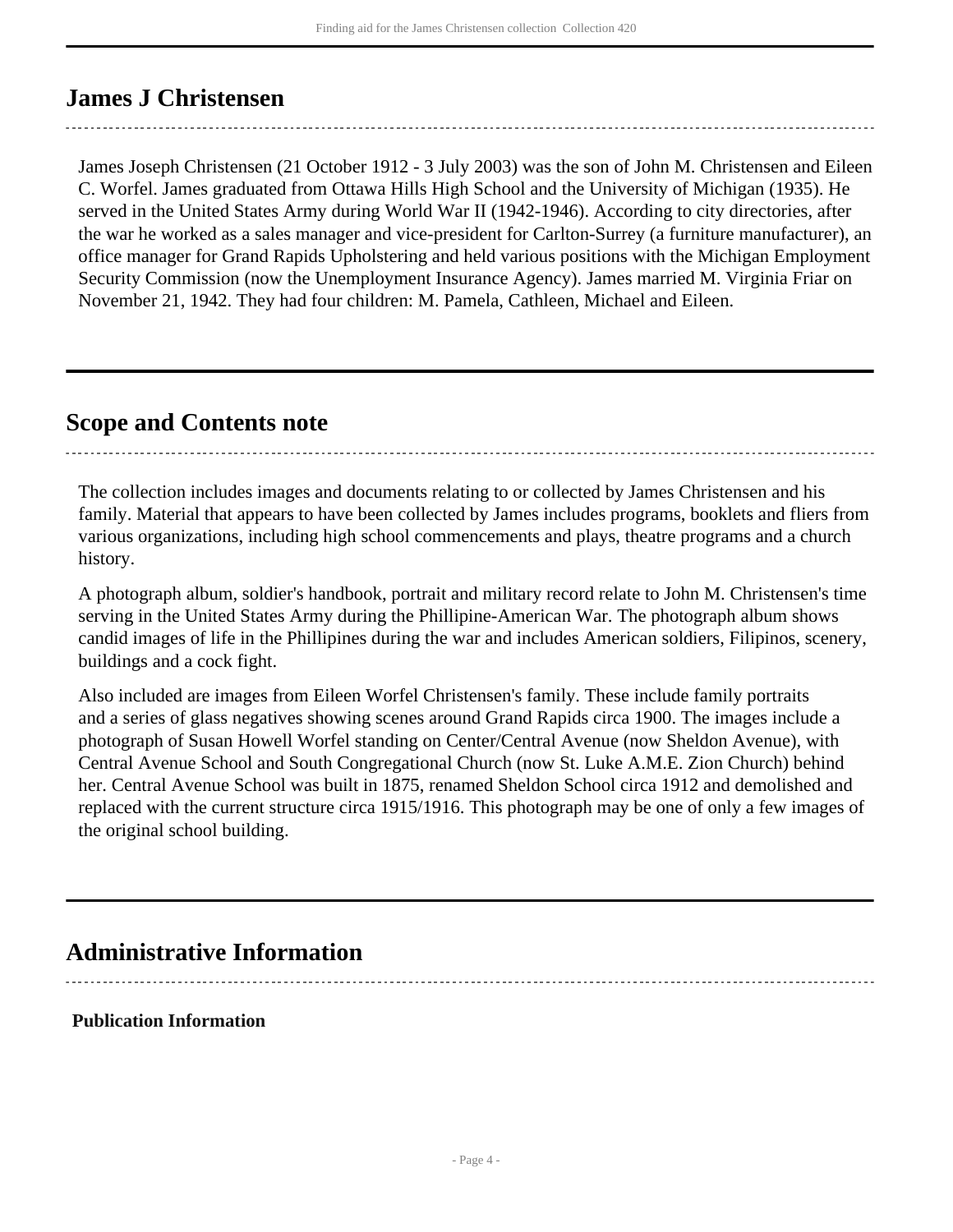Grand Rapids Public Library, Grand Rapids History and Special Collections Department November 2014

#### **Immediate Source of Acquisition note**

James Christensen, accessions 1992.025 and 1994.010.

## <span id="page-4-0"></span>**Related Materials**

#### **Related Archival Materials note**

Collection 54-38-10 - photographs of Frank Wenzel Worfel and Susan Howell Worfel

Collection 54-10-25 - photograph of Frank W Worfel, City Marshall, in City Hall

## <span id="page-4-1"></span>**Controlled Access Headings**

### **Family Name(s)**

- Christensen
- Worfel

#### **Genre(s)**

• family papers

#### **Geographic Name(s)**

- Grand Rapids (Mich.) -- History
- Philippines -- History -- Philippine American War, 1899-1902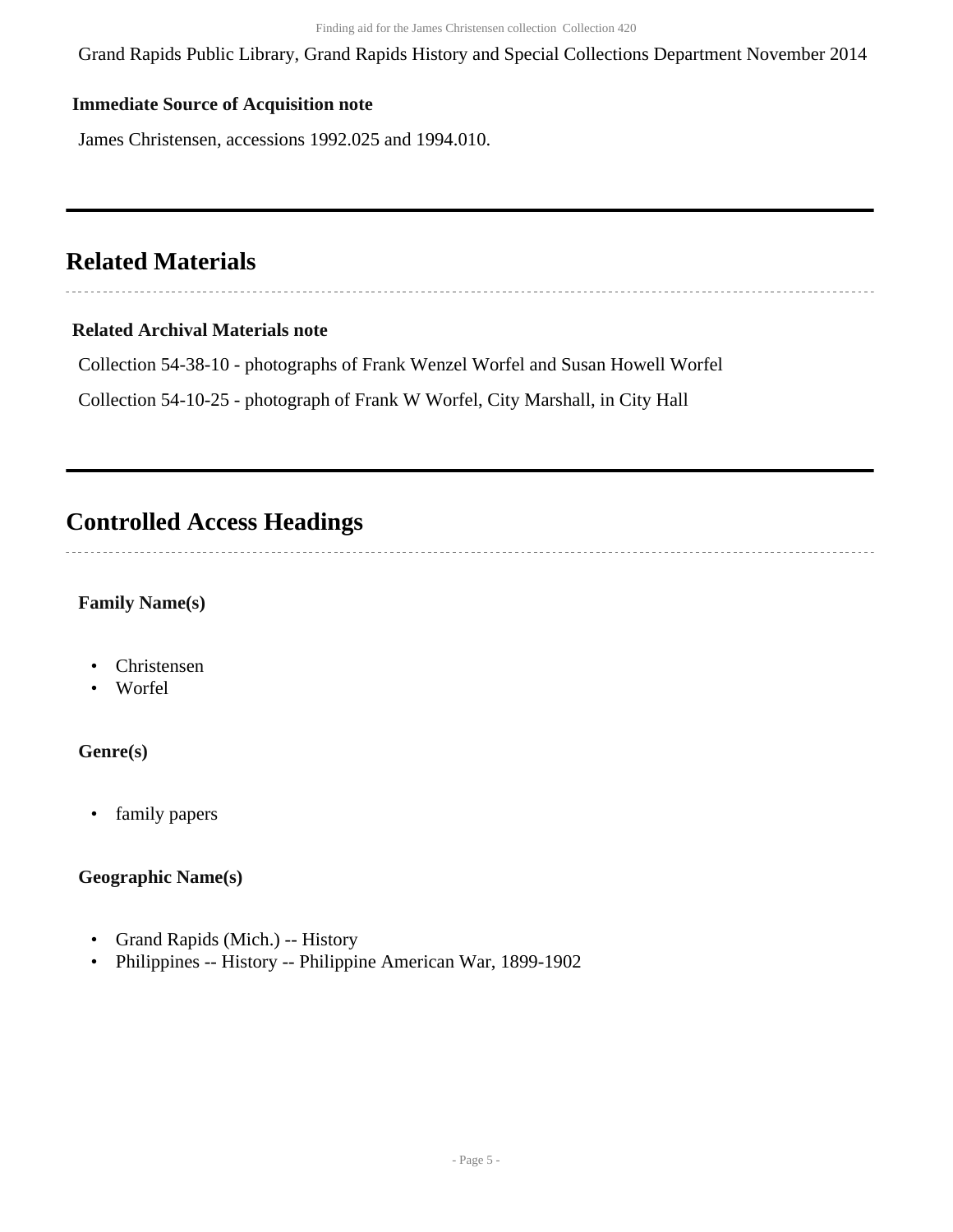# <span id="page-5-0"></span>**Collection Inventory**

#### <span id="page-5-1"></span>**John Christensen military records 1898-1901**

#### **Scope and Contents note**

John M. Christensen served in the 4th Infantry Regiment of the United States Army during the Philippine-American War. He served a three-year term, enlisting on December 12, 1898 and discharged December 11, 1901. He was appointed corporal on May 30, 1899 and promoted to sergeant on March 23, 1900.

The photograph album consists of candid photographs of life during the Philippine-American War. It includes photographs of Filipinos, American soldiers, buildings, a cock fight and scenery. The Soldier's Handbook includes handwritten notations on the clothing John received while in the Army.

<span id="page-5-2"></span>

|                                                                        |                | <b>Box</b>    |
|------------------------------------------------------------------------|----------------|---------------|
| Photograph album, Philippine-American War circa 1899-1901              |                | 1             |
|                                                                        | <b>Box</b>     | <b>Folder</b> |
| The Soldier's Handbook for use in the Army of the United States 1898   | $\mathbf{1}$   | 11            |
| Portrait, John M. Christensen in US Army uniform, taken in Manila 1900 | $\mathbf{1}$   | 10            |
| Military record, John M. Christensen 1901                              | $\overline{2}$ | 5             |
| Programs, booklets and fliers 1900-1995                                |                |               |
| <b>Scope and Contents note</b>                                         |                |               |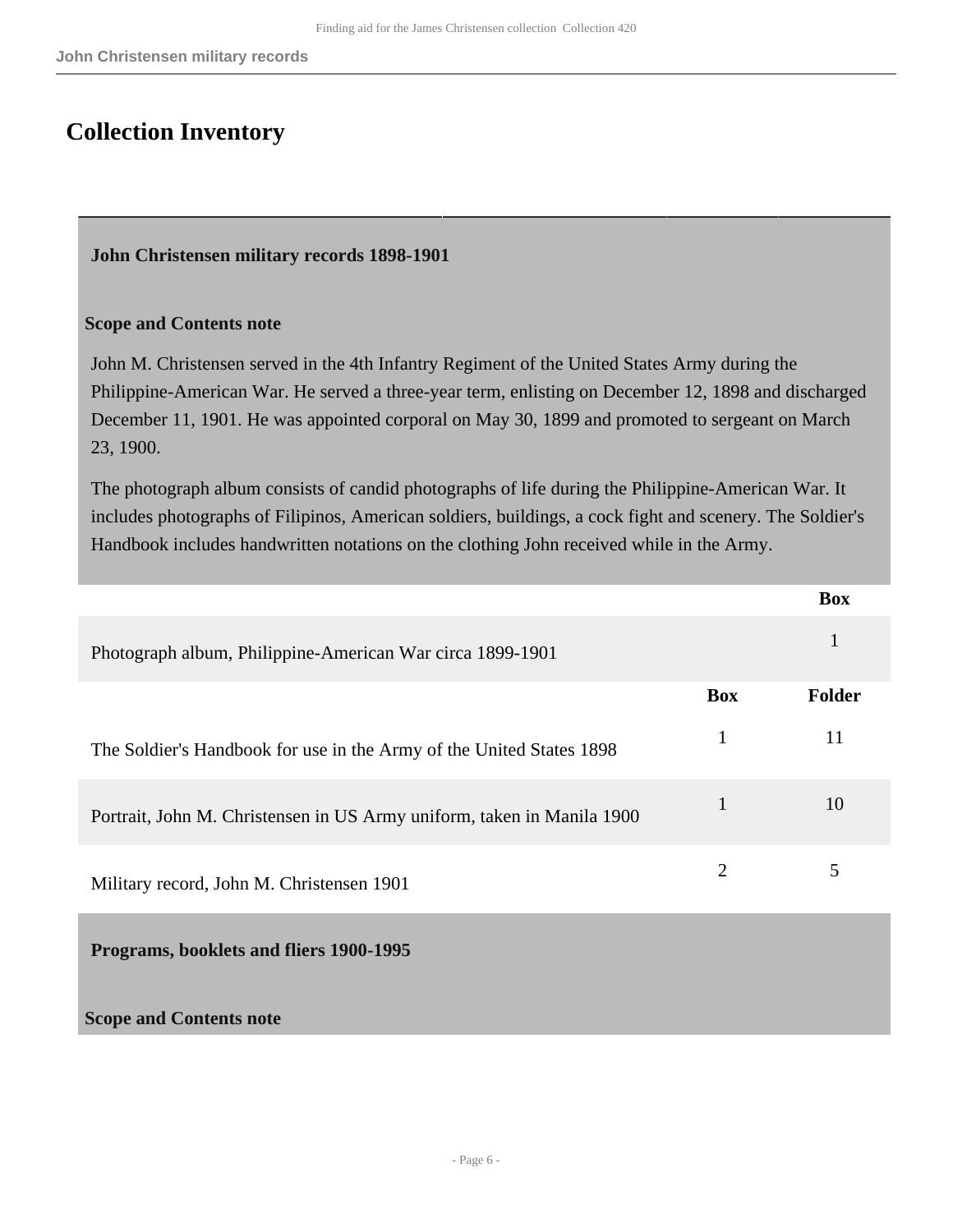| The 1911 Lincoln Day Banquet includes images of guests and speakers, which include Theodore<br>Roosevelt, Governor Chase S. Osborn and Senator William Alden Smith. |                |        |
|---------------------------------------------------------------------------------------------------------------------------------------------------------------------|----------------|--------|
|                                                                                                                                                                     | <b>Box</b>     | Folder |
| Invitation/flier for the Grand Rapids Tennis Club (including pictures)<br>[Grand Rapids Boat and Canoe Club]                                                        | $\overline{2}$ | 6      |
| Souvenir program, Klaw & Erlanger's Production of Gen. Lew Wallace's<br>Ben-Hur [missing cover, poor condition] circa 1900                                          | $\overline{2}$ | 10     |
| Program, Lincoln Day Banquet (Nineteenth Annual, Lincoln Club and<br>Young Men's Republican Club) February 11, 1911                                                 | $\overline{2}$ | 7      |
| Program, Banishment of Care, Grand Rapids Public Schools June 1-2,<br>1923                                                                                          | $\overline{2}$ | 6      |
| Programs, Peg O' My Heart at the Regent Theatre June 29, 1925                                                                                                       | $\overline{2}$ | 6      |
| Commencement program, Catholic Central High School June 13, 1928                                                                                                    | $\overline{2}$ | 6      |
| Programs, Philharmonic Concerts - Yuudi Menuhin; Detroit Symphony<br>Orchestra 1931                                                                                 | $\mathbf{2}$   | 6      |
| Program, Grand Rapids Symphony Orchestra at Powers Theatre January<br>15-16, 1932                                                                                   | $\overline{2}$ | 6      |
| Program, Gilbert Miller presents Helen Hayes in Victoria Regina [poor<br>condition] circa 1936                                                                      | $\overline{2}$ | 9      |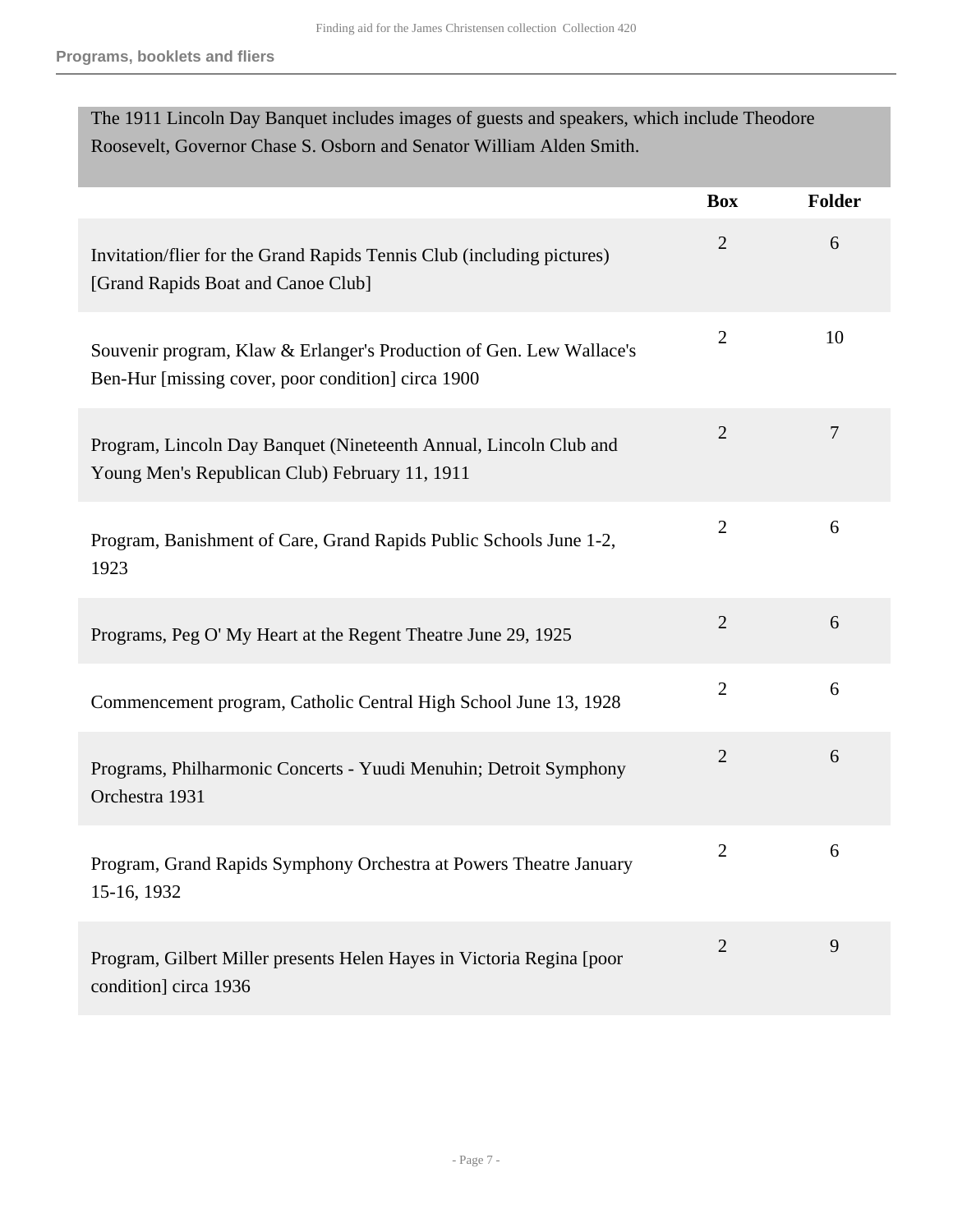| Banquet-Programme, Du Club Français (The French Club) 1959                                                                                            | h |
|-------------------------------------------------------------------------------------------------------------------------------------------------------|---|
| Program, A Midsummer Night's Dream, the Grand Rapids Civic<br>Ballet May 7-9, 1982                                                                    | 6 |
| Booklet, St. Francis Xavier Diamond Jubilee 1989                                                                                                      | 6 |
| St. Pius X Parish (Grandville, Mich.) - invitation and program, Praelatus<br>Honorarius of Reverend Monsignor John A. Najdowski September 16,<br>1995 | 6 |

### **Ottawa Hills High School 1928-1934, n.d.**

#### **Scope and Contents note**

The Indian Guide includes exterior and interior photographs, a teacher's directory and descriptions of departments and activities.

<span id="page-7-0"></span>

|                                                              | <b>Box</b>     | <b>Folder</b> |
|--------------------------------------------------------------|----------------|---------------|
| The Indian Guide, volumes I and III 1928-1929, 1930-1931     | $\overline{2}$ | 8             |
| <b>Ottawa Hills Songs</b>                                    | $\overline{2}$ | 8             |
| Commencement Exercise programs 1932, 1934                    | $\overline{2}$ | 8             |
| Programs for productions of Pinafore and The Swan 1930, 1932 | 2              | 8             |
| Worfel family images circa 1900, n.d.                        |                |               |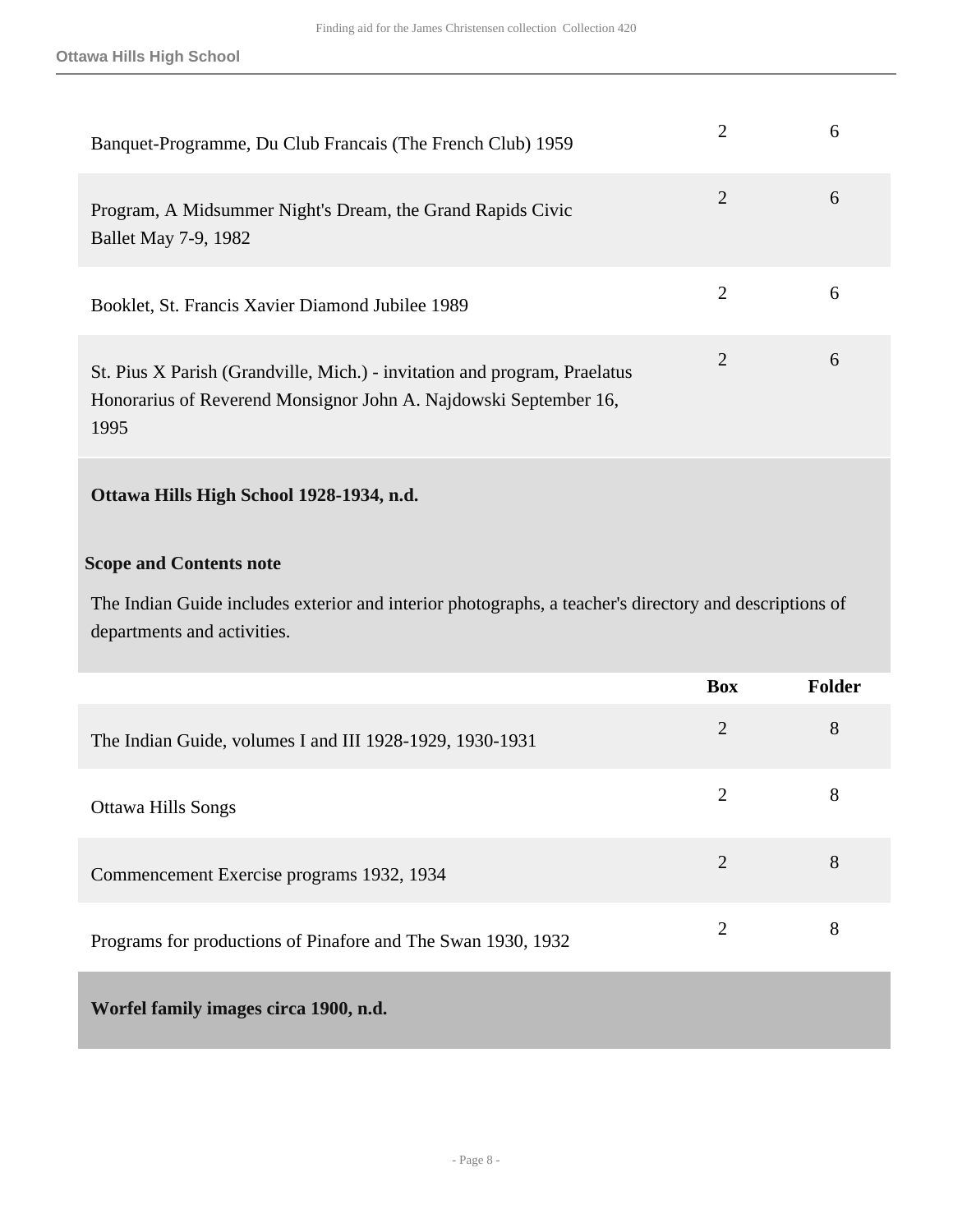### **Portraits**

|                                              | <b>Box</b>   | <b>Folder</b> |
|----------------------------------------------|--------------|---------------|
| Great-grandfather Anton Worfel               | 1            | 10            |
| Great-Grandmother Babetta Herkner Worfel     | 1            | 10            |
| <b>Susan Lorraine Howell Worfel</b>          | $\mathbf{1}$ | 10            |
| Frank W. Worfel (City Marshall in the 1890s) |              | 10            |

### **Glass negatives circa 1900**

### **Conditions Governing Use note**

A print of each glass negative is available in Box 2, Folder 1. Please use these prints before accessing the glass negatives.

|                                                                                                                                                                                          | <b>Box</b> | <b>Folder</b> |
|------------------------------------------------------------------------------------------------------------------------------------------------------------------------------------------|------------|---------------|
| Prints of glass negatives                                                                                                                                                                | 2          |               |
| Susan Howell Worfel standing on Center or Central Avenue [Sheldon]<br>Avenue]. She is standing in front of Central Avenue School, with South<br>Congregational Church in the background. |            |               |
| Susan Howell Worfel and two other women standing in the snow with<br>winter coats and hats.                                                                                              |            | 2             |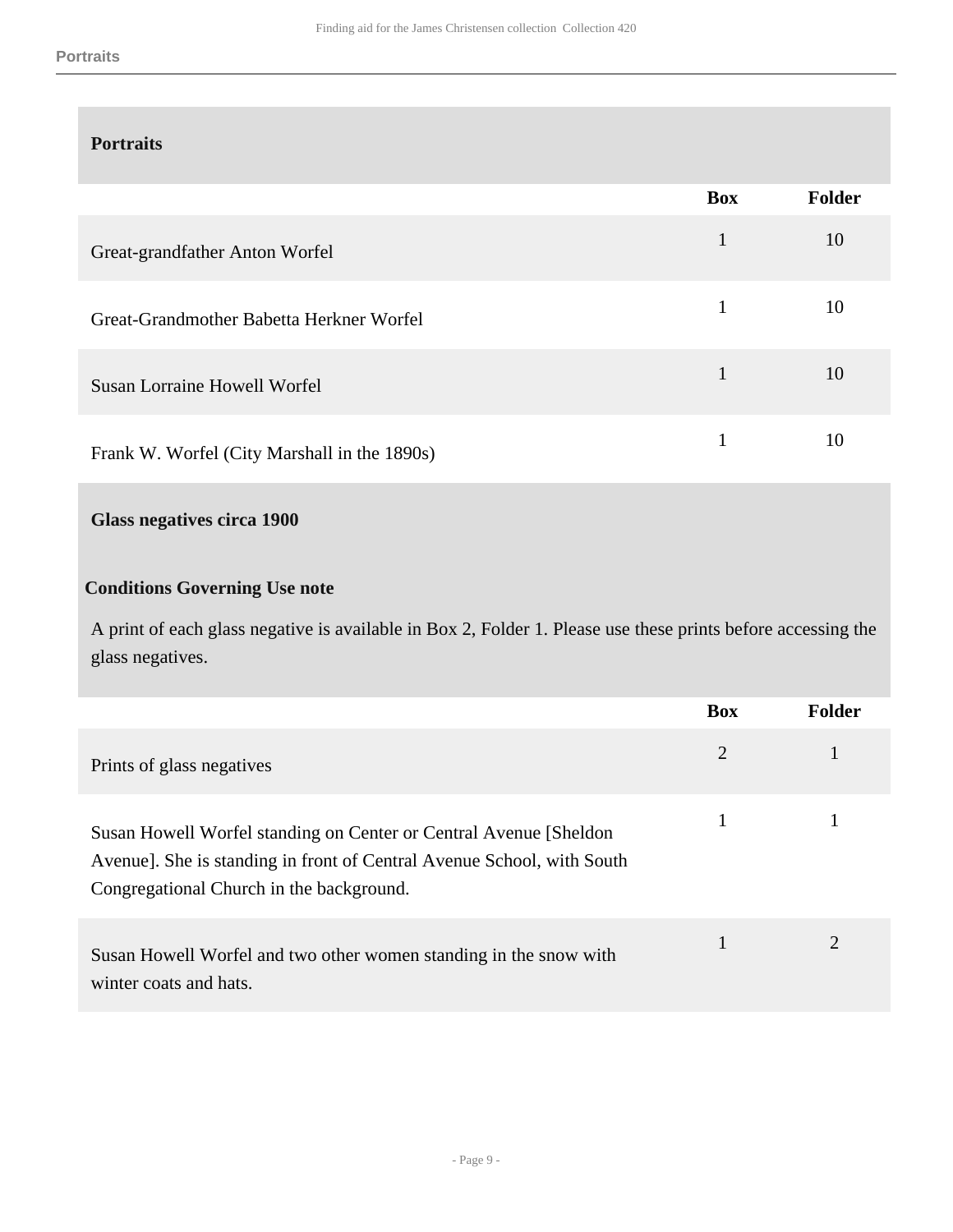<span id="page-9-0"></span>

| "Motorcade to Sparta." Three automobiles on a dirt road, filled with well-<br>dressed passengers.                                                                                          | 1              | 3              |
|--------------------------------------------------------------------------------------------------------------------------------------------------------------------------------------------|----------------|----------------|
| "Motorcade at Sparta, Camp Lake." Group photo in the woods, with men,<br>women, children and a dog.                                                                                        | $\mathbf{1}$   | $\overline{4}$ |
| Portrait, unidentified woman                                                                                                                                                               | $\mathbf{1}$   | 5              |
| Group of children sitting on the steps of a house, boy holding birthday<br>cake. [1017 Sheldon]                                                                                            | 1              | 6              |
| Birthday party at [1019 Sheldon]. Children and adults on the lawn with a<br>birthday cake.                                                                                                 | 1              | 7              |
| Car with five passengers and a dog. Man identified as Mr. Burch.                                                                                                                           | $\mathbf{1}$   | 8              |
| Mary Howell Howell, sitting on a porch with a book in her lap                                                                                                                              | 1              | 9              |
| <b>Miscellaneous 1919-1935</b>                                                                                                                                                             |                |                |
|                                                                                                                                                                                            |                | <b>Box</b>     |
| Doings of Battery B humorous happenings & striking situations in the experiences of<br>its members. 328th field artillery, American expeditionary forces. Edward W. Barry,<br>editor. 1919 |                | $\overline{2}$ |
|                                                                                                                                                                                            | <b>Box</b>     | <b>Folder</b>  |
| Boy Scouts of America, Troop 8 - programme and group photograph circa<br>1924-1925                                                                                                         | $\overline{2}$ | $\overline{2}$ |